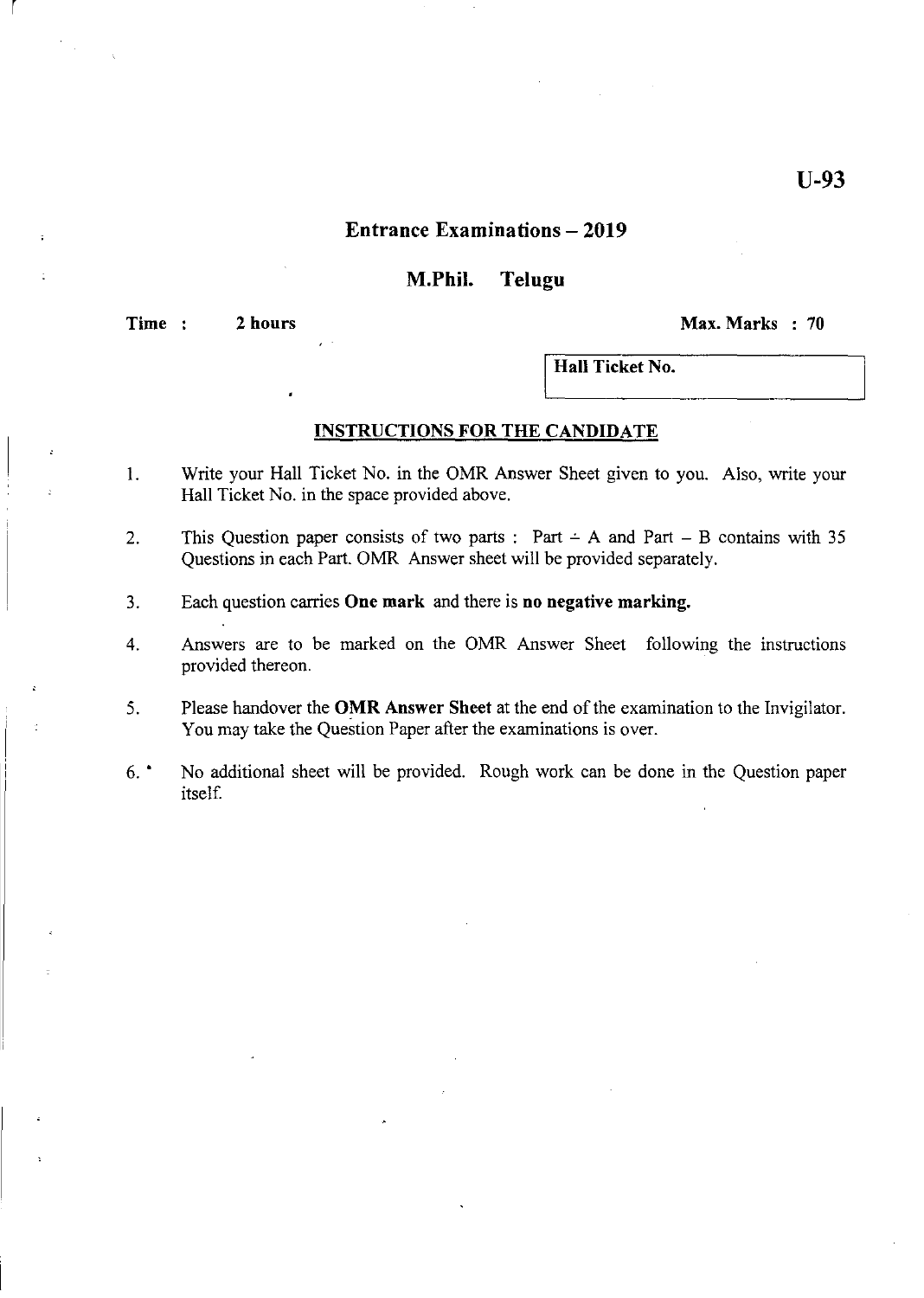# M.Phil. TELUGU - 2019

**U93** 

**Objective Type Questions** 

కింది ప్రశ్నలకు ఒక్కొక్కదానికి నాలుగేసి ప్రత్యామ్నాయ సమాధానాలు ఉన్నాయి. వా<mark>టిలో</mark> ఒక్కటి సరియైన <u>సమాధానం, దానిని O.M.R. లో గుర్తించండి.</u>

|    |                                                 | $PART - A$                                                                          |
|----|-------------------------------------------------|-------------------------------------------------------------------------------------|
| 1. |                                                 | ముందే నిర్ణయించుకున్న ప్రశ్నలు. విధానాల ఆధారంగా విషయ సేకరణ చేసే సందర్శన పద్ధతి ఏది? |
|    | A. గుణాత్మక సందర్శన                             | B. అరచనాత్మక సందర్శన                                                                |
|    | C. రచనాత్మక సందర్శన                             | D. గణాత్మక సందర్శన                                                                  |
|    |                                                 |                                                                                     |
| 2. | "ఆంధ్రభాషా వికాసము" గ్రంథ రచయిత–                |                                                                                     |
|    | A. చిలుకూరి నారాయణరావు                          | C. భద్రిరాజు కృష్ణమూర్తి                                                            |
|    | B. గంటి జోగి సోమయాజి                            | D. కోరాద రామకృష్ణయ్య                                                                |
|    |                                                 |                                                                                     |
| 3. | సరియైన క్రమాన్ని గుర్తించండి–                   |                                                                                     |
|    | A. ప్రతిసర్గ, సర్గ, మన్వంతరం, వంశం, వంశానుచరితం |                                                                                     |
|    | B. వంశం, వంశానుచరితం, సర్ధ, ప్రతిసర్ధ, మన్వంతరం |                                                                                     |
|    | C. మన్వంతరం, వంశం, వంశానుచరితం, ప్రతిసర్గ, సర్గ |                                                                                     |
|    | D. సర్గ, ప్రతిసర్గ, వంశం, మన్వంతరం, వంశానుచరితం |                                                                                     |

 $\mathbf{1}$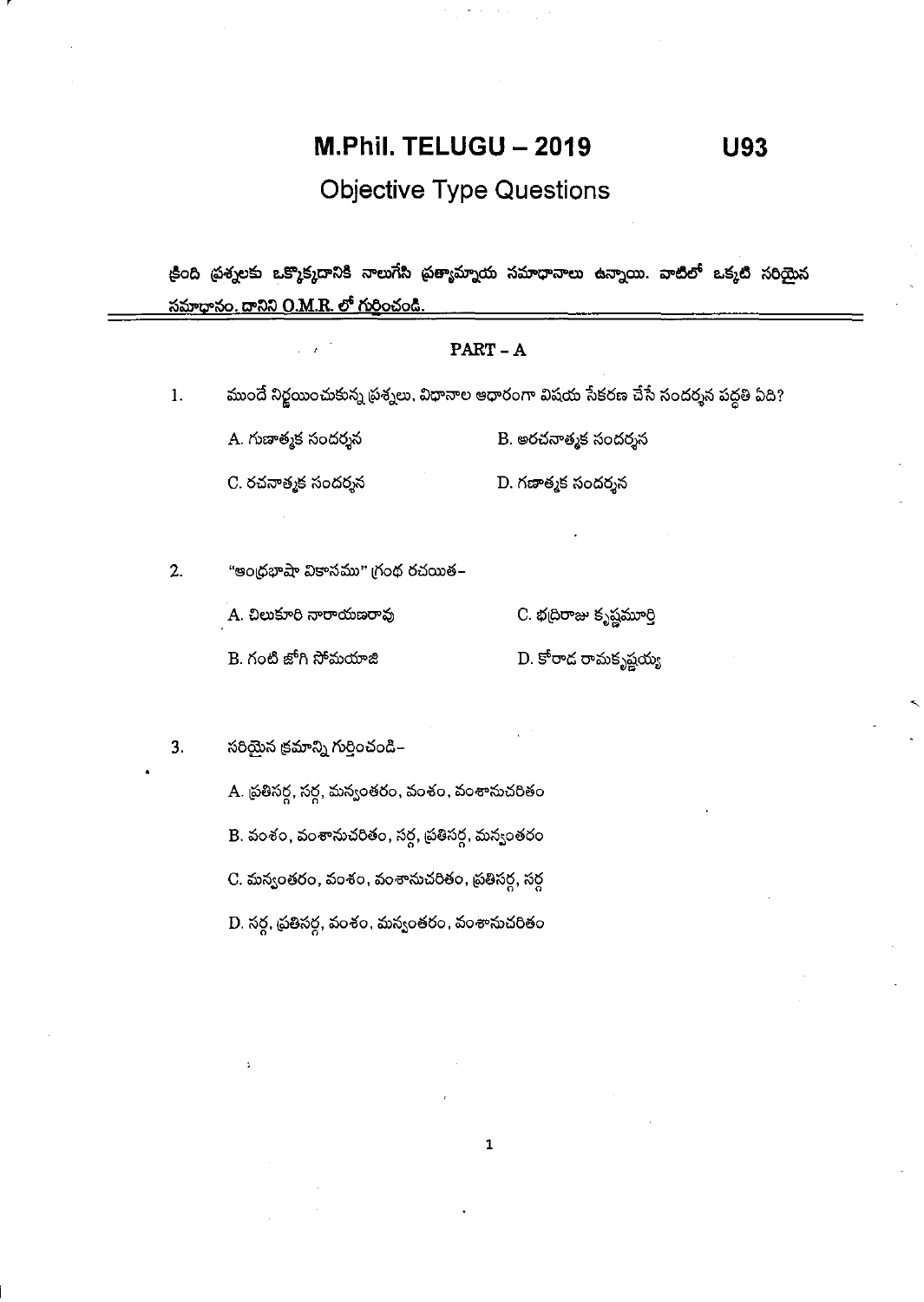|    |                                    |                                                        |                        | u u u                                                                                      |
|----|------------------------------------|--------------------------------------------------------|------------------------|--------------------------------------------------------------------------------------------|
| 4. |                                    | మల్మిభరాముదని పేరుగాంచిన గోల్కొంద రాజు                 |                        |                                                                                            |
|    | A. మహమ్మద్ కులీ కుతుబ్ షా          |                                                        | B. ఇణ్లహీం కుతుబ్ షా   |                                                                                            |
|    | C. జంషీద్ కుతుబ్ షా                |                                                        | D. తానీషా              |                                                                                            |
|    |                                    |                                                        |                        |                                                                                            |
| 5. | 'కీలలిపి'ని ఈ పేరుతో పిలుసారు~     |                                                        |                        |                                                                                            |
|    | A. వామ్ పమ్ $\qquad$ B. క్యూనిఫారం |                                                        | C. హైరోగ్లిఫిక్స్      | $D. \, \AA$ ్నపా                                                                           |
|    |                                    |                                                        |                        |                                                                                            |
| 6. |                                    | కృష్ణదేవరాయల కాలంలో విజయనగరాన్ని సందర్శించిన యాతికుదు– |                        |                                                                                            |
|    | A. దొమింగొ పయెస్     B. బార్బోసా   |                                                        | C. అబ్దుల్ రజాక్       | D. నికోలో                                                                                  |
|    |                                    |                                                        |                        |                                                                                            |
| 7. | ఉత్తమ పరిశోధన లక్షణం–              |                                                        |                        |                                                                                            |
|    | A. ప్రామాణికత       B. అనుకరణ      |                                                        | C. ఆసక్తి              | D. సామర్థ్యం                                                                               |
|    |                                    |                                                        |                        |                                                                                            |
| 8. |                                    |                                                        |                        | "నాటిక సంస్కృత సంప్రదాయాన్ని, ఏకాంకిక అంగ్ల సంప్రయాయాన్ని తెలిపేవిగా ఉన్నాయి'' అని చెప్పిన |
|    | విమర్శకుదు–                        |                                                        |                        |                                                                                            |
|    | A. యస్.వి. రామారావు                |                                                        | B. ముదిగొంద వీరభద్రయ్య |                                                                                            |
|    | C. మొదలి నాగభూషణ శర్మ              |                                                        | D. కొలకలూరి ఇనాక్      |                                                                                            |
|    |                                    |                                                        |                        |                                                                                            |
| 9. | 'అక్షరానికి ఆవల' వీరి ఆత్మకథ–      |                                                        |                        |                                                                                            |
|    | A. చార్జీ చాప్లిన్                 |                                                        | B. కులదీప్ నయ్యర్      |                                                                                            |
|    | C. షెల్లీ                          |                                                        | D. పి. వి. నరసింహారావు |                                                                                            |

 $\overline{\phantom{a}}$ 

 $\mathcal{A}$ 

l,

 $\overline{a}$ 

À

**U93** 

 $\overline{2}$ 

 $\ddot{\phantom{0}}$ 

 $\bar{\ell}$ 

 $\langle \sigma_{\rm{eff}} \rangle$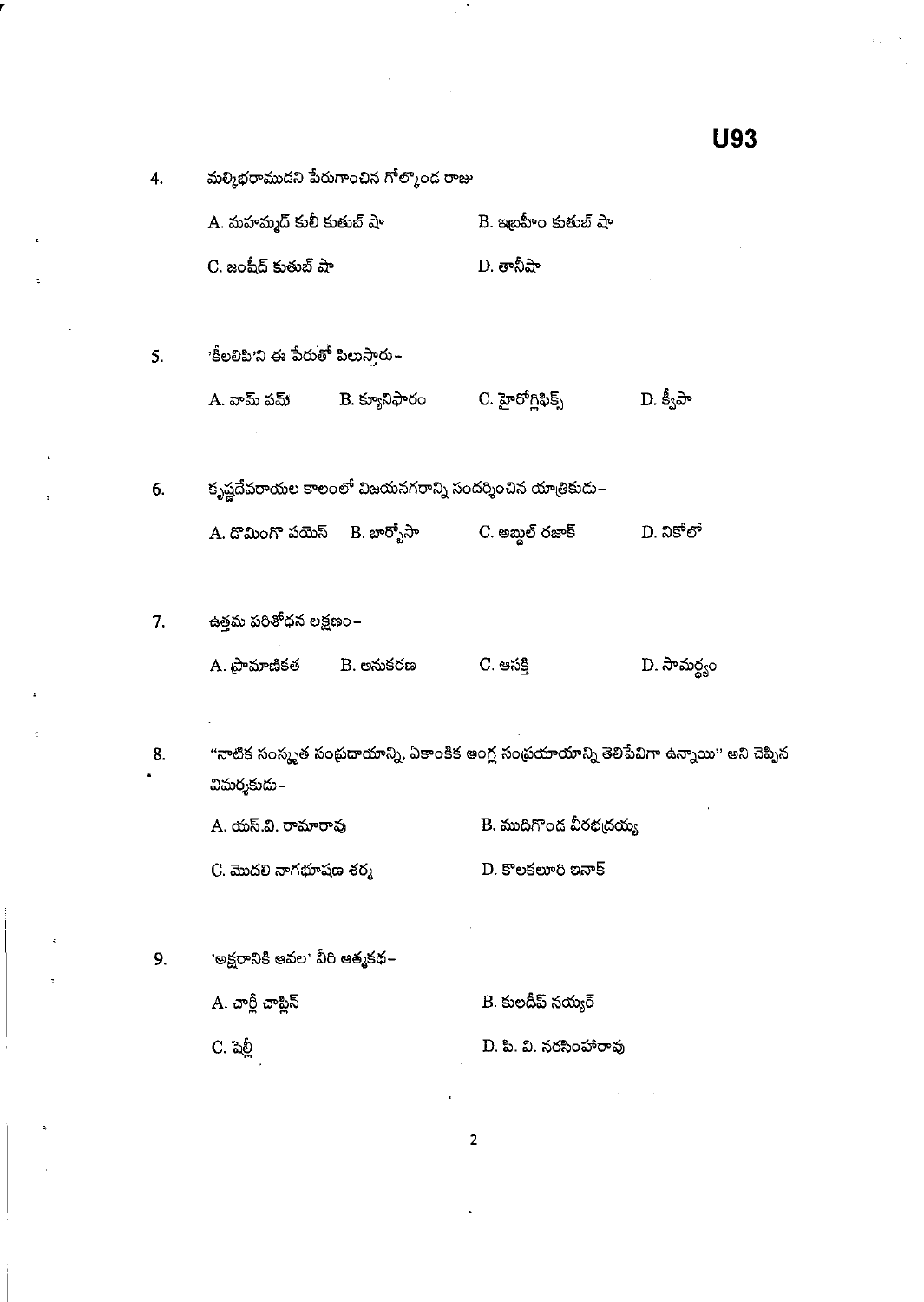గోథె 'విశ్వసాహిత్య భావన' ఈ అధ్యయనానికి పునాదులు వేసింది~ 10. A. తులనాత్మక అధ్యయనం B. నిర్మాణాత్మక అధ్యయనం C. చారితక అధ్యయనం D. సామాజిక అధ్యయనం తెలుగులో మొదటిసారిగా కేంద్ర సాహిత్య అకాదమీ వారి 'భాషా సమ్మాన్' పురస్కారాన్ని పొందినవారు– 11. B. తుమ్మహ<sup>ది</sup> కోటేశ్వరరావు A. జి. వెంకట సుబ్బయ్య  $D.$  పుట్టపర్తి నారాయణాచార్యులు  $C.$  కొలకలూరి ఇనాక్ టైస్ ట్రస్ట్ ఆఫ్ ఇండియా(Press Trust of India) ప్రధన కార్యాలయం ఎక్కడ ఉంది– 12. . A. హైదరాబాద్  $B. e5^6$ C. న్యూడి<u>ల</u>్  $D.$  బొంబాయి జ్వాల పత్రిక ద్వారా ఏ సాహిత్య ప్రక్రియ తెలుగులో  $\,$ పొచుర్యంలోకి వచ్చింది– 13. B. జీవిత చరిత్ర A. నవల C. నాటకం D. వచన కవిత్వం 'సాహిత్యానువాదం – ఒక పరిశీలన' గ్రంథ రచయిత – 14. A. బూదరాజు రాధాకృష్ణ B. భీంసేన్ నిర్మల్ C. భార్గవీ రావు D. రాచమల్లు రామచంద్రారెడ్డి గ్రీకు ట్రాజెడీ నాటక లక్షణాలు కనిపించే సంస్కృత నాటకం– 15. C. ఉత్తర రామచరితం D. వేణీ సంహారం A. విక్రమోర్వశీయం B. మృచ్ఛకటికం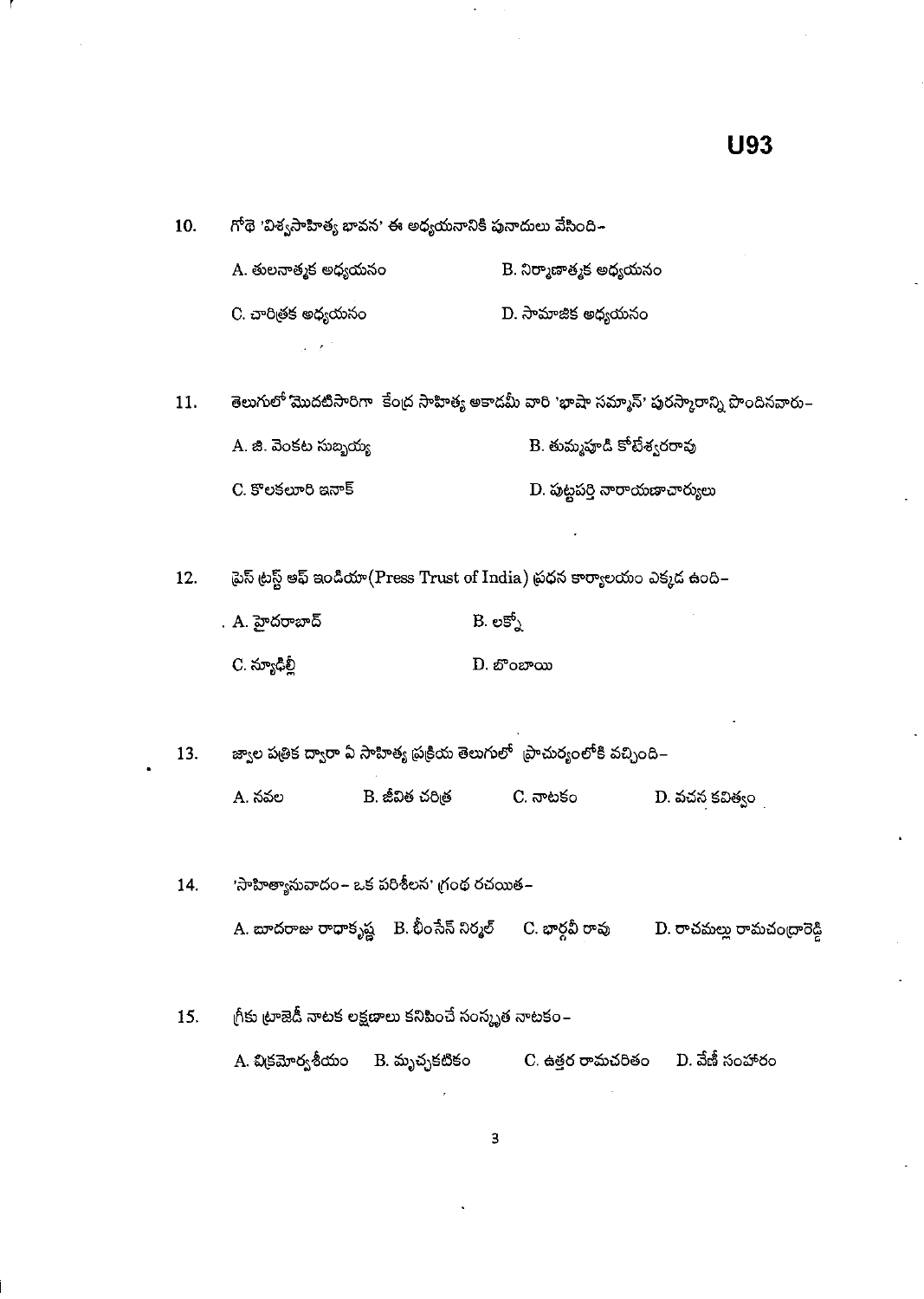| 16. |                                                     | అర్హోపక్షేపకాలలో "ఆకాశభాషణం" ఇందులో ఉంటుంది–                                           |                                       |                                                                                    |
|-----|-----------------------------------------------------|----------------------------------------------------------------------------------------|---------------------------------------|------------------------------------------------------------------------------------|
|     | A. ప్రవేశకం                                         | B. చూళిక                                                                               | C. అంకాస్యం                           | D. అంకావతారం                                                                       |
| 17. | "గుత్తునాయని జాతి ముత్యాల్                          |                                                                                        |                                       |                                                                                    |
|     |                                                     | గుచ్చినాడే మేలి సరములు" ఈ గేయం ఏ గతిలో నడిచింది–                                       |                                       |                                                                                    |
|     | . మినగతి<br>-                                       | B. ఖండగతి                                                                              | C. చతుర <sub>స</sub> గతి              | D. త్రిశగతి                                                                        |
| 18. |                                                     |                                                                                        |                                       | "జాణంబు గల్గినను బలుసాకు దినియైన బ్రదుకంగవచ్చు" అని సామెతను తన కావ్వంలో వాడిన కవి– |
|     |                                                     | A. పాల్కురికి సోమనాథుడు       B. నాచన సోమన         C. నన్నెచోదుడు     D. కొరవి గోపరాజు |                                       |                                                                                    |
|     |                                                     |                                                                                        |                                       |                                                                                    |
| 19. |                                                     | రామరాజ భూషణుని కావ్యాలంకార సంగ్రహములోని ఆశ్వాసాల సంఖ్య–                                |                                       |                                                                                    |
|     | A. ఆరు                                              | B. నాలుగు                                                                              | C. ಎನಿಮಿದಿ                            | <u>D. තරා</u>                                                                      |
|     |                                                     |                                                                                        |                                       |                                                                                    |
| 20. | సరియైన జతలను కూర్చండి–                              |                                                                                        |                                       |                                                                                    |
|     | 1. సినబ్బ కథలు                                      |                                                                                        | అ. కొలకలూరి ఇనాక్                     |                                                                                    |
|     | 2. ఇలాంటి తువ్వాయి వస్తే                            |                                                                                        | ఆ. ఖదీర్ బాబు                         |                                                                                    |
|     | 3. కట్టడి                                           |                                                                                        | ఇ. నామిని సుబ్రహ్మణ్యం నాయుడు         |                                                                                    |
|     | 4. దర్గామిట్ట కథలు                                  |                                                                                        | ఈ. శ్రీపాద సుబ్రహ్మణ్యశాస్త్రి        |                                                                                    |
|     |                                                     |                                                                                        |                                       |                                                                                    |
|     | $A. 1$ –ఆ, 2–ఇ, 3–ఈ, 4–అ                            |                                                                                        | $B. 1 - a, 2 - 6$ , $3 - e$ , $4 - e$ |                                                                                    |
|     | $C. 1 - \infty, 2 - \infty, 3 - \infty, 4 - \infty$ |                                                                                        | $D. 1-63, 2-8, 3-9, 4-9$              |                                                                                    |
|     |                                                     |                                                                                        |                                       |                                                                                    |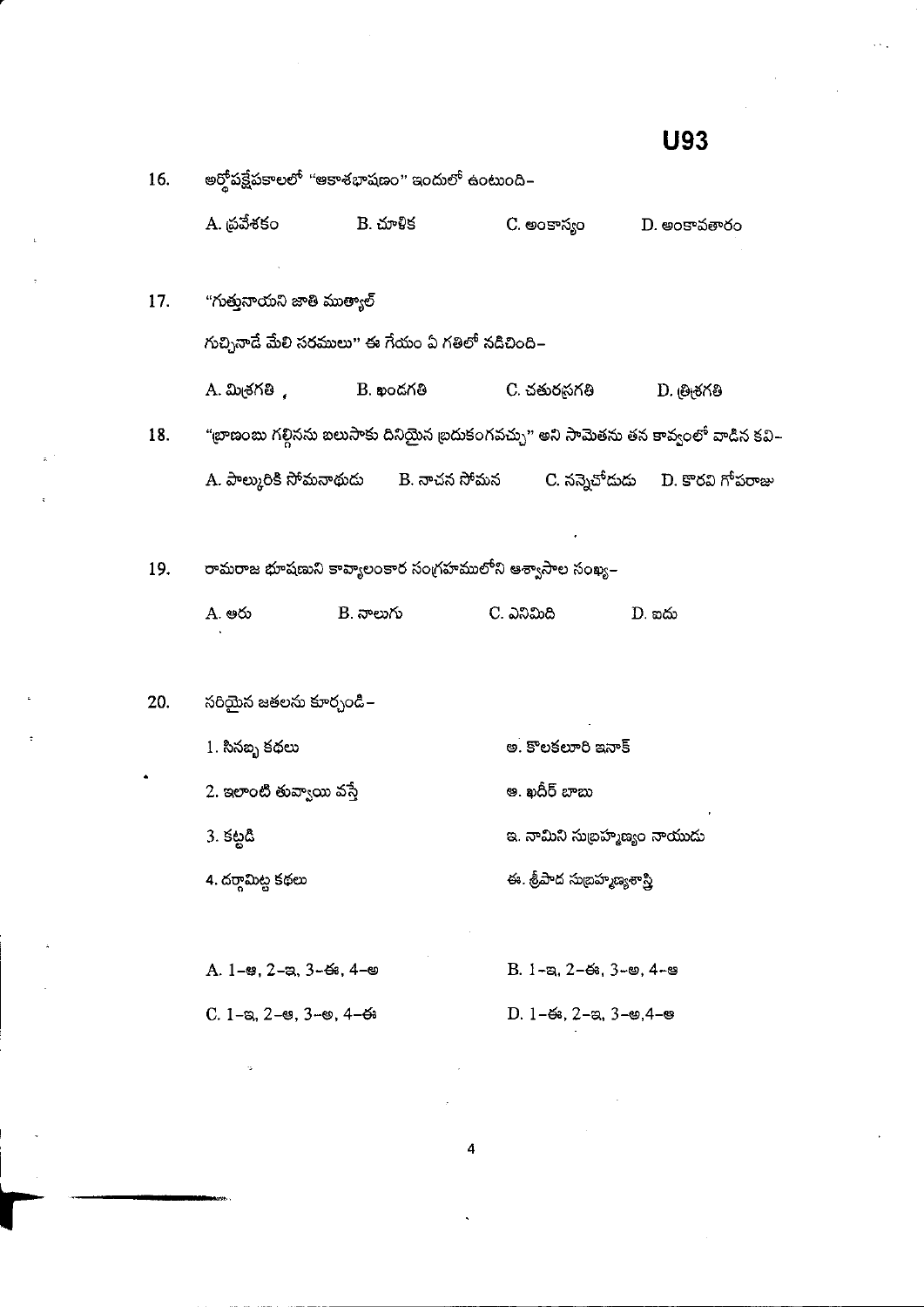| 21. | 'శుకసప్తతి'లోని 70 సంఖ్య దేనిని సూచిస్తుంది− |                                             |                                                            |                     |
|-----|----------------------------------------------|---------------------------------------------|------------------------------------------------------------|---------------------|
|     | A. కథలు                                      | B. యాత్రలు                                  | C. రాత్రులు                                                | D. చిలుకలు          |
| 22. | సరియైన జతలను కూర్చండి–                       |                                             |                                                            |                     |
|     | 1. మహిమ భట్టు                                |                                             | అ. ఔచిత్య విచార చర్చ                                       |                     |
|     | 2. క్షేమేంద్రుడు                             |                                             | ఆ. ద్వన్యాలోకం                                             |                     |
|     | 3. కుంతకుడు                                  |                                             | ఇ. వ్యక్తి వివేకం                                          |                     |
|     | 4. ఆనందవర్ధనుడు                              |                                             | ఈ. వక్రోక్తి జీవితం                                        |                     |
|     |                                              |                                             |                                                            |                     |
|     | $A. 1-9. 2-8. 3-6. 4-9$                      |                                             | В. 1- $\omega$ , 2- $\alpha$ , 3- $\omega$ , 4- $\omega$ з |                     |
|     | С. 1-6з, 2- $\otimes$ , 3-6з, 4-а            |                                             | $D. 1 - a, 2 - e, 3 - 6i, 4 - e$                           |                     |
|     |                                              |                                             |                                                            |                     |
| 23. | 'అద్భుత రసం' స్థాయీ భావం <i>–</i>            |                                             |                                                            |                     |
|     | A. భయం                                       | B. విస్మయం                                  | C ఉత్సాహం                                                  | D. హాసం             |
|     |                                              |                                             |                                                            |                     |
| 24. | విష్ఠచిత్తుడనే పేరు ఎవరికి వర్తిస్తుంది–     |                                             |                                                            |                     |
|     |                                              | A. పెరియాళ్వారు       B. అనంతాళ్వారు        | C. పోగై ఆక్వారు                                            | D. తిరుమంగై ఆళ్వారు |
|     |                                              |                                             |                                                            |                     |
| 25. | <u> 'కవితాఋణము' ఏ సమాసం–</u>                 |                                             |                                                            |                     |
|     |                                              | A. తృతీయ తత్పురుష       B. చతుర్థీ తత్పురుష | C. పంచమీ తత్పురుష                                          | D. షష్ఠీ తత్పురుష   |
|     | A                                            |                                             |                                                            |                     |

 $\overline{\mathbf{5}}$ 

**U93**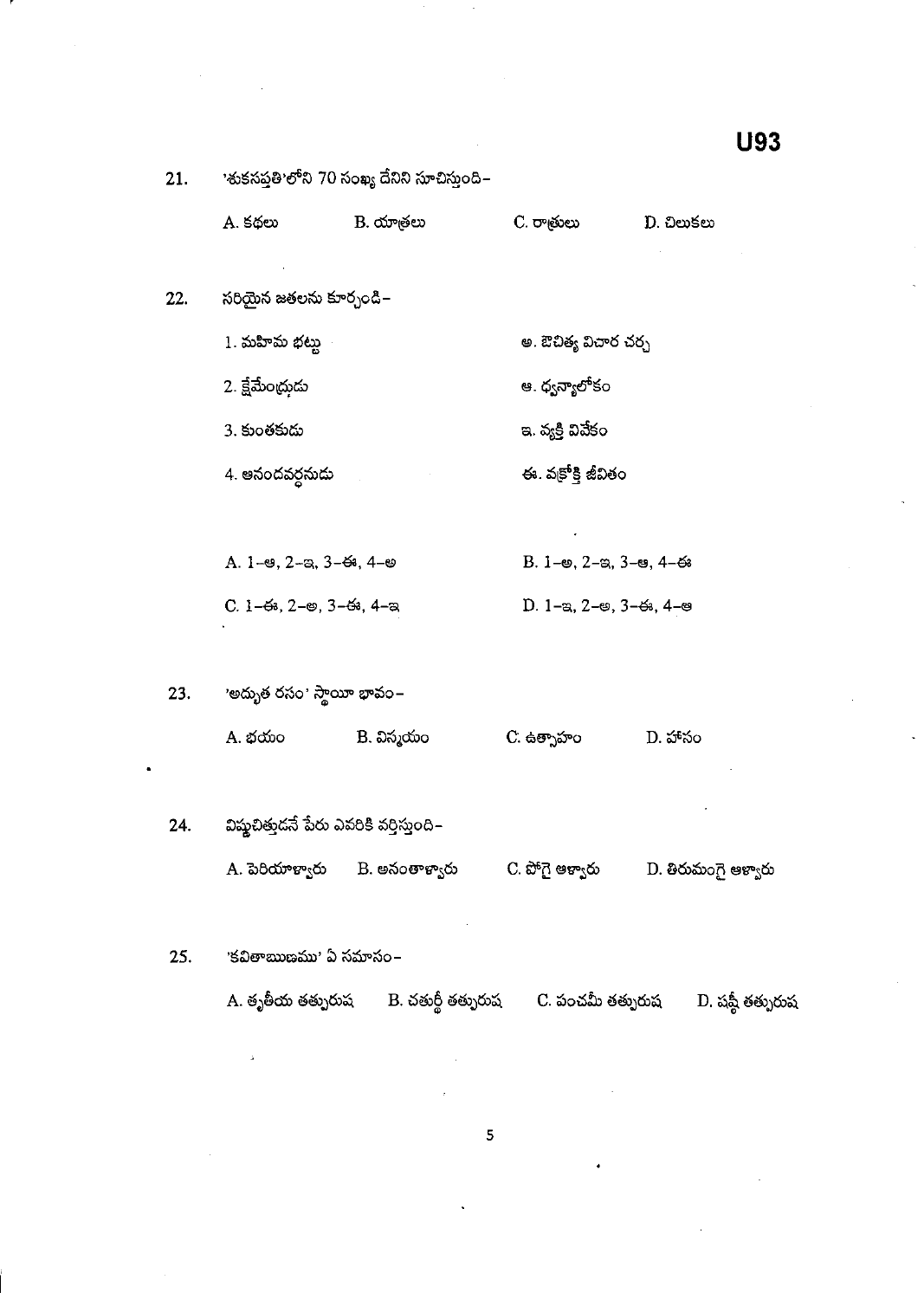"నిధి చాల సుఖమా రాముని సన్నిధి సేవ సుఖమా" అన్న కీర్తన ఎవరిది– 26. A. శ్యామ శాస్త్ర<mark>ి</mark> B. ముత్తుస్వామి దీక్షితులు  $C.$  త్యాగయ్య D. రామదాసు <sup>ు</sup>జానపద అద్భుత కథా నిర్మాణం<sup>,</sup> గ్రంథ రచయిత– 27. A. రావి ప్రేమలత B. పులికొండ సుబ్బాచారి - C. కె. సుమతి  $D.$  బుక్కా బాలస్వామి కింది వానిలో అర్థ వ్యాకోచానికి ఉదాహరణ– 28. **A.** చీర  $B.$  వ్యవసాయం C. <u>ම</u>හං D. తద్దినం కింది వానిలో శబ్ద పల్లవానికి ఉదాహరణ– 29.  $A.$  తలపోయు B. వేగుచుక్క C. బారసాల  $D.$  నడిరేయి 'ప్రభావతీ ప్రద్యుమ్నము' ప్రబంధంలో శుచిముఖి పాత్ర–  $30.$ D. సరస్వతీ దేవి C. ඩහා**ජ** A. హంస B. నెమలి  $1970$ లో ఆంధ్రప్రదేశ్ సాహిత్య అకాదమీ ఐహుమతి పొందిన కుందుర్తి ఆంజనేయులు కవితా సంపుటి 31. B. నాలోని నాదాలు A. కుందుర్తి కృతులు C. నగరంలో వాన  $D.$  తెలంగాణ శబ్దాదంబరం ఎక్కువగా ఉన్న కావ్యం– 32.  $\overline{\mathbf{D}}$ . గుణీభూతవ్యంగ్యం B. <del>ది</del>త్తమ కావ్యం C. చిత్రకావ్యం A. ధ్వనికావ్యం

**U93** 

6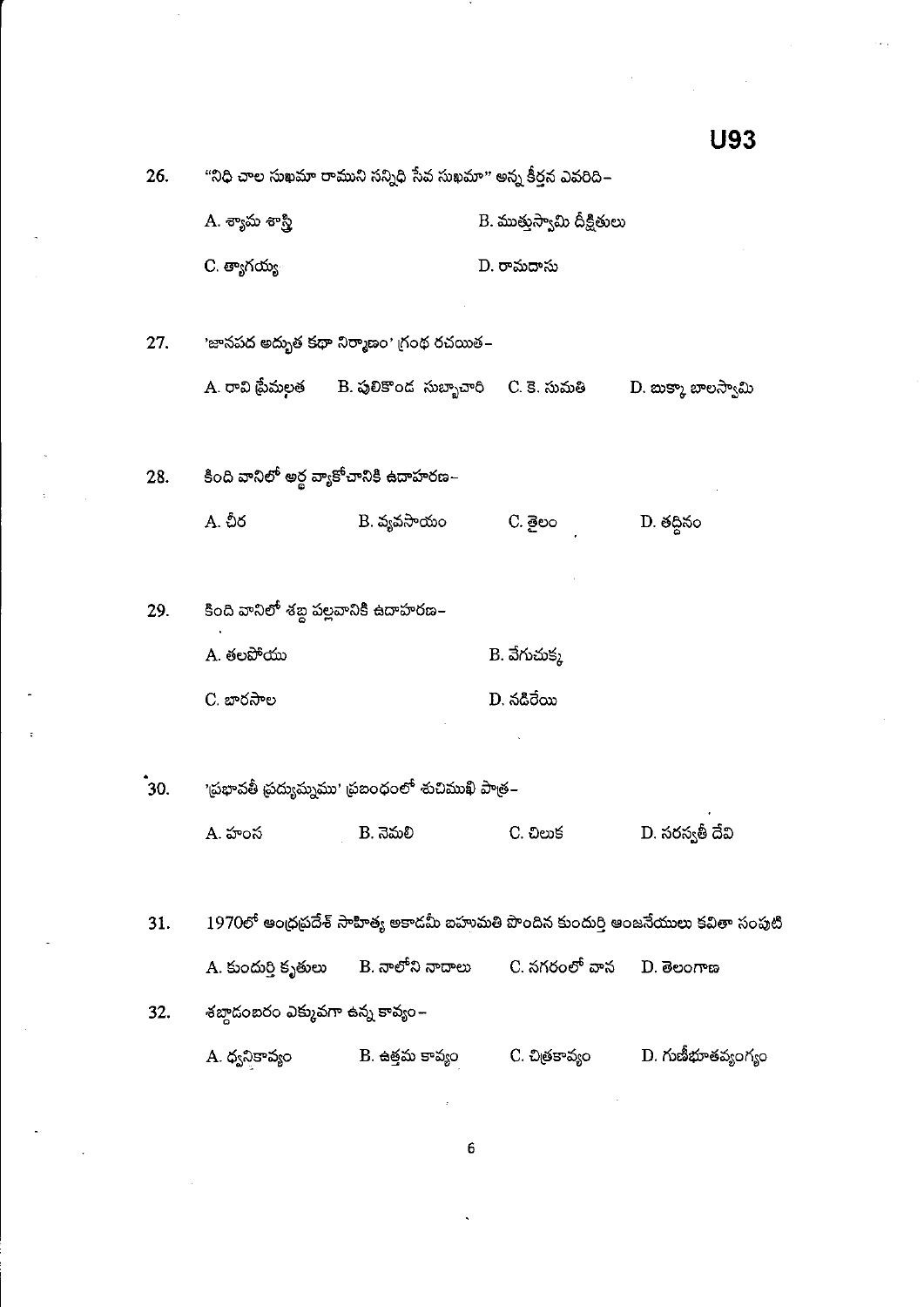| 33. | "తన మీద, తన జీవితం మీద, మనసు మీద, హృదయం మీద సంపూర్ణాధికారం కావాలని" చెప్పినవారు– |                  |                     |                      |
|-----|----------------------------------------------------------------------------------|------------------|---------------------|----------------------|
|     | A. చలం                                                                           | B. జయప్రభ        | C. మల్తాది సుబ్బమ్మ | D. కాత్యాయనీ విద్మహే |
| 34. | నాటకంలో అద్భుత రసం ఉందవలసిన సంధి–                                                |                  |                     |                      |
|     | A. (పతిముఖ సంధి                                                                  | B. గర్భసంధి      | C. నిర్వహణ సంధి     | D. అవమర్శ సంధి       |
|     | ٠                                                                                |                  |                     |                      |
| 35. | 'ఉషారాణి' ప్రధాన పాత్రగా గల నవల–                                                 |                  |                     |                      |
|     | A. యమపాశం                                                                        | B. మెరుపుల మరకలు | C. పరివరనం          | D. గడియ పడని తలుపులు |
|     |                                                                                  |                  |                     |                      |

## **PART-B**

. వసుచరిత్ర ప్రబంధంలో వసురాజుకు వివాహ సందర్భంలో ఇంద్రుడు ప్రసాదించిన వస్తువులు–  $36.$ 

| A. విమానము, వేణుయష్టి  | B. దివ్యమాల, విమానము |
|------------------------|----------------------|
| C. దివ్యమాల, వేణుయష్టి | D. න්ර               |

గుంటూరు శేషేంద్రశర్మ రచనలు $\mathord{\text{--}}$ 37.

| 1. శేషేంద్రజాలం | 2. తెలుగుహ్హలు | 3. మండే సూర్యుడు 4. గొరిల్లా |        |
|-----------------|----------------|------------------------------|--------|
| A. 1, 2         | B. 2, 4        | C. 2, 3                      | D.3, 4 |

7

- సరియైన జతలను కూర్చండి– 38.
	- $1.$  రెంటాల గోపాల కృష్ణ అ. సర్పయాగం
	- ఆ. ఉదయిని  $2.$  పఠాభి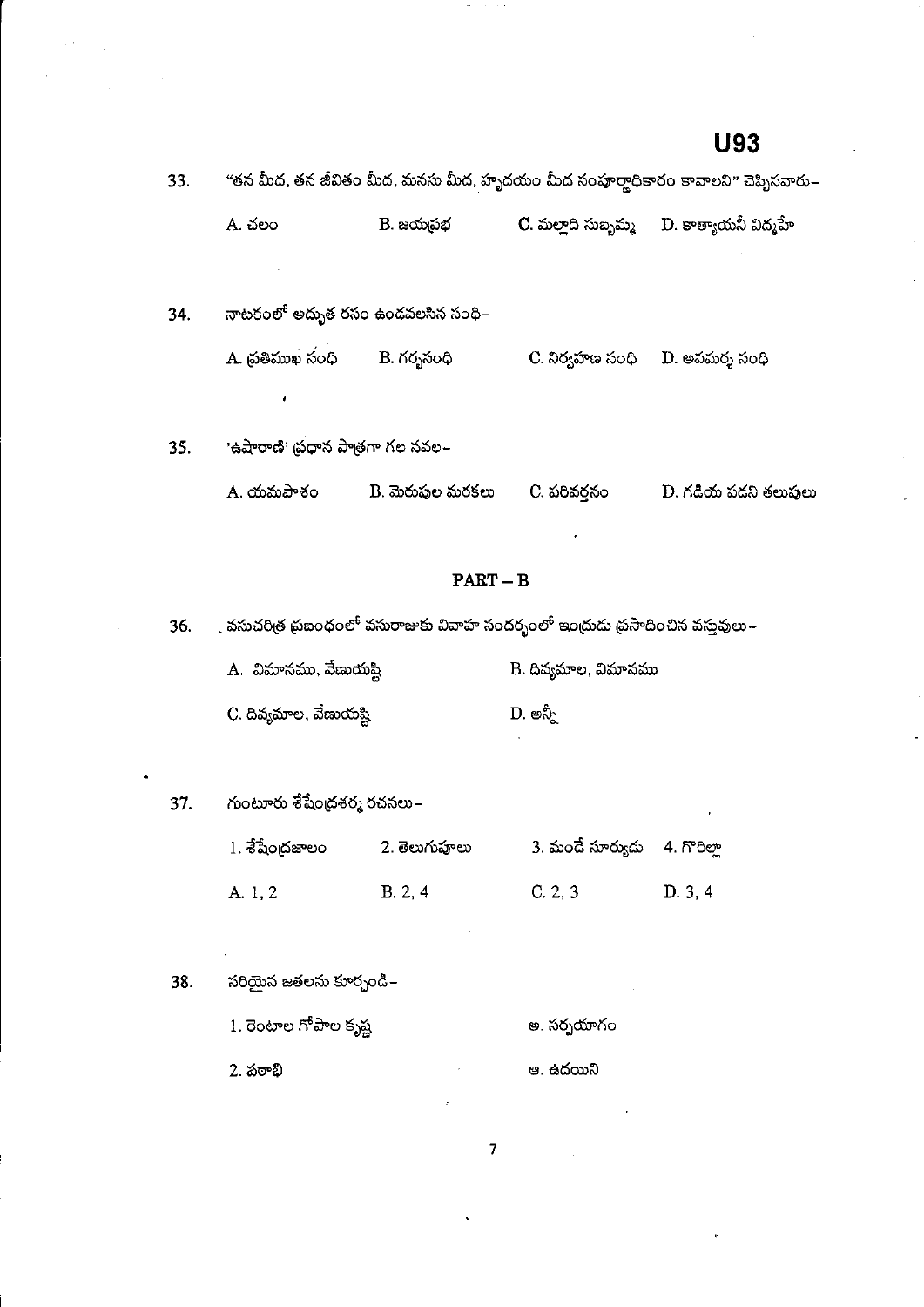|     | 3. అనిసెట్టి                     |                                                                | ఇ. ఫిదేలు రాగాలు దజన్                               |                       |
|-----|----------------------------------|----------------------------------------------------------------|-----------------------------------------------------|-----------------------|
|     | 4. గంగినేని వెంకటేశ్వరరావు       |                                                                | ఈ. అగ్నివీణ                                         |                       |
|     |                                  |                                                                |                                                     |                       |
|     | A. 1-అ, 2-ఈ, 3-ఆ, 4-ఇ            |                                                                | $B. 1 - a, 2 - e, 3 - e, 4 - e$                     |                       |
|     | С. 1-е, 2-а, 3-ё, 4-е            |                                                                | $D. 1-6$ s, 2- $\omega$ , 3- $\omega$ , 4- $\omega$ |                       |
|     |                                  |                                                                |                                                     |                       |
| 39. |                                  | ాకార్యం నుండి కారణం పుట్టినట్లు వర్ణిస్తే' ఆ అలంకారం~          |                                                     |                       |
|     | A. విషమ                          | B. విభావన                                                      | C. విశేషోక్తి                                       | $D.$ వ్యతిరేక         |
|     |                                  |                                                                |                                                     |                       |
| 40. |                                  | ివిద్యార్థులలో రాముదు మంచివాదు' అన్న వాక్యంలోని '–లో'          |                                                     |                       |
|     | A. నిర్ధారకం                     | B. ఔపశ్లేషికం                                                  | C. అభివ్యాపకం                                       | D. వైషయికం            |
|     |                                  |                                                                |                                                     |                       |
| 41. |                                  | 'దళిత సాహిత్యం — తాత్విక దృక్భథం' రచయిత–                       |                                                     |                       |
|     | A. పిల్లి శాంసస్                 | B. గోగు శ్యామల                                                 | C. శిఖామణి                                          | D. జి. లక్ష్మీ నరసయ్య |
|     |                                  |                                                                |                                                     |                       |
| 42. | `భయపడె' లోని సంధిని గుర్తించండి– |                                                                |                                                     |                       |
|     |                                  | A. ముగాగమ సంధి      B. పద్యాదిసంధి                             | C. యదాగమ సంధి D. ఉత్వసంధి                           |                       |
|     |                                  |                                                                |                                                     |                       |
| 43. | తరిగొండ వెంగమాంబ రచించిన శతకం–   |                                                                |                                                     |                       |
|     |                                  | A. వేంకటేశ శతకం      B. కృష్ణ శతకం              C. కుమారి శతకం |                                                     | D. రాఘవ రామ శతకం      |
|     | ÷.                               |                                                                |                                                     |                       |
|     |                                  |                                                                |                                                     |                       |

 $\bar{\beta}$ 

U93

 $\overline{\mathbf{g}}$ 

 $\ddot{\phantom{1}}$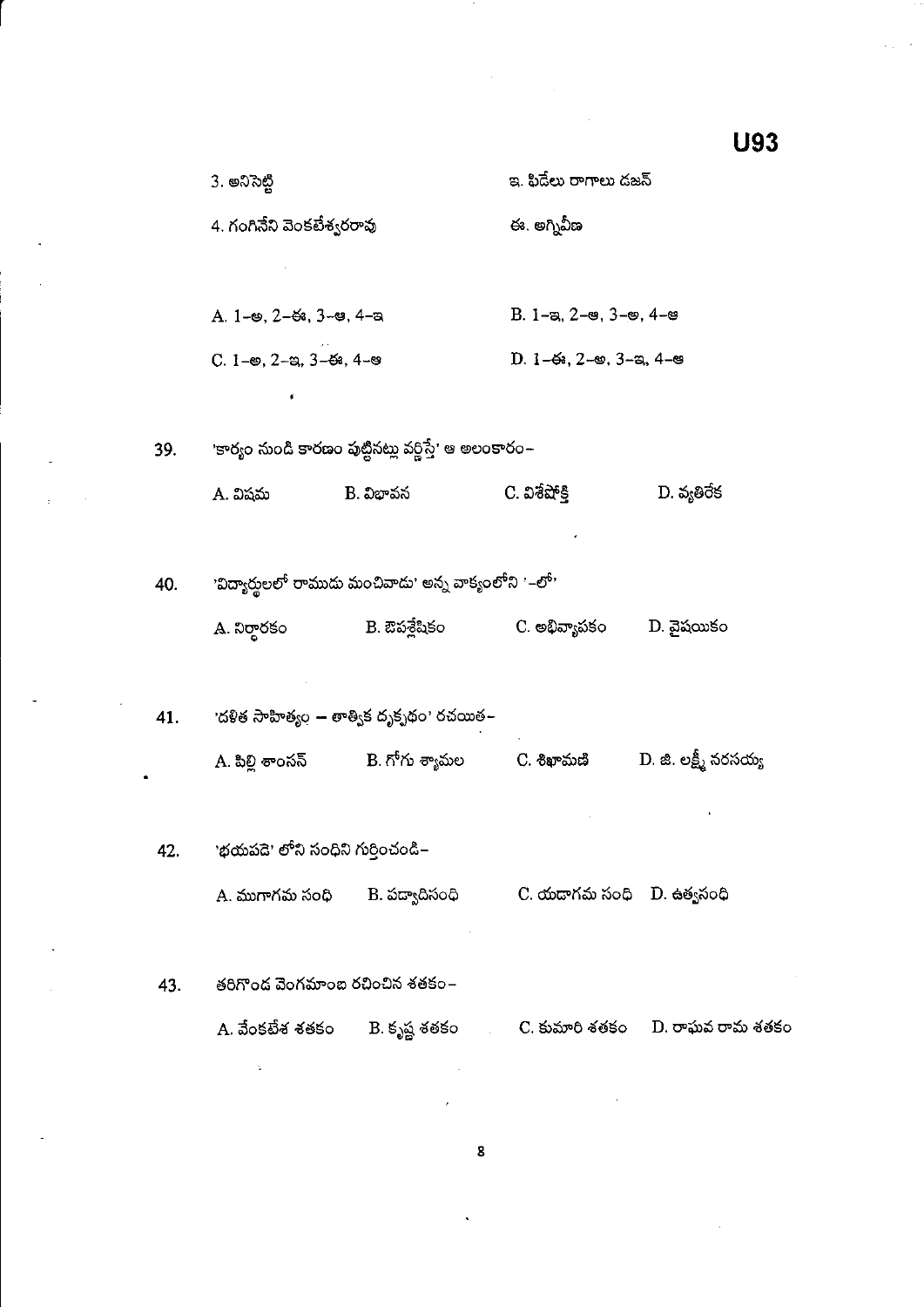| 1. ద్రవిద కుటుంబి నుల్పసుపు రాచిన రత్నపుఁ దాప క్రింద | అ. రామరాజ భూషణుడు     |
|------------------------------------------------------|-----------------------|
| 2. తల్లి మదేక పుతక, పెద్ద, కన్నులు కానదిప్పుడు       | ఆ. నన్నయ              |
| 3. లలనా యీయెలనాంగం బెండ్రియగు వాలాయంబు               | ఇ. శ్రీకృష్ణ దేవరాయలు |
| 4. బహువన పాదపాబ్ది కులపర్వత పూర్ణ సరస్సరస్వతీ        | ఈ. శ్రీనాథుదు         |
|                                                      |                       |

| $A. 1 - \omega$ , 2–ఈ, 3–ఇ, 4–ఈ | $B. 1-$ అ, 2-ఇ, 3-అ, 4-ఈ                                     |
|---------------------------------|--------------------------------------------------------------|
| $C. 1-6s, 2-8s, 3-3s, 4-8s$     | D. $1 - \infty$ , $2 - \infty$ , $3 - \infty$ , $4 - \infty$ |

రాయప్రోలు 'లలిత' కావ్యానికి మూలం– 45.

| A. టెన్నిసన్ –  డోరా      | B. గోల్డ్ స్మిత్ – హెర్మిట్ |
|---------------------------|-----------------------------|
| C. వర్డ్ఫవర్త్ – థైల్యూడ్ | D. ఉమర్ ఖయ్యాం – రూబాయిలు   |

'పితః' అనేది పితృ శబ్ద౦ యొక్క $\mathord{\text{--}}$ 46. A. షష్ఠీ ఏకవచనం C. పంచమీ ఏకవచనం  $B$ . ద్వితీయా బహువచనం  $D.$  సంబోధన ప్రథమా ఏకవచనం

'గడబిడ' అన్న పదం ఏ భాష నుండి తెలుగులో చేరింది 47.

| A. ఉర్దూ | B. పోర్చుగీసు | $C.$ බංරි $_1$ | $D.$ බුංඩ |
|----------|---------------|----------------|-----------|
|          |               |                |           |
|          |               |                |           |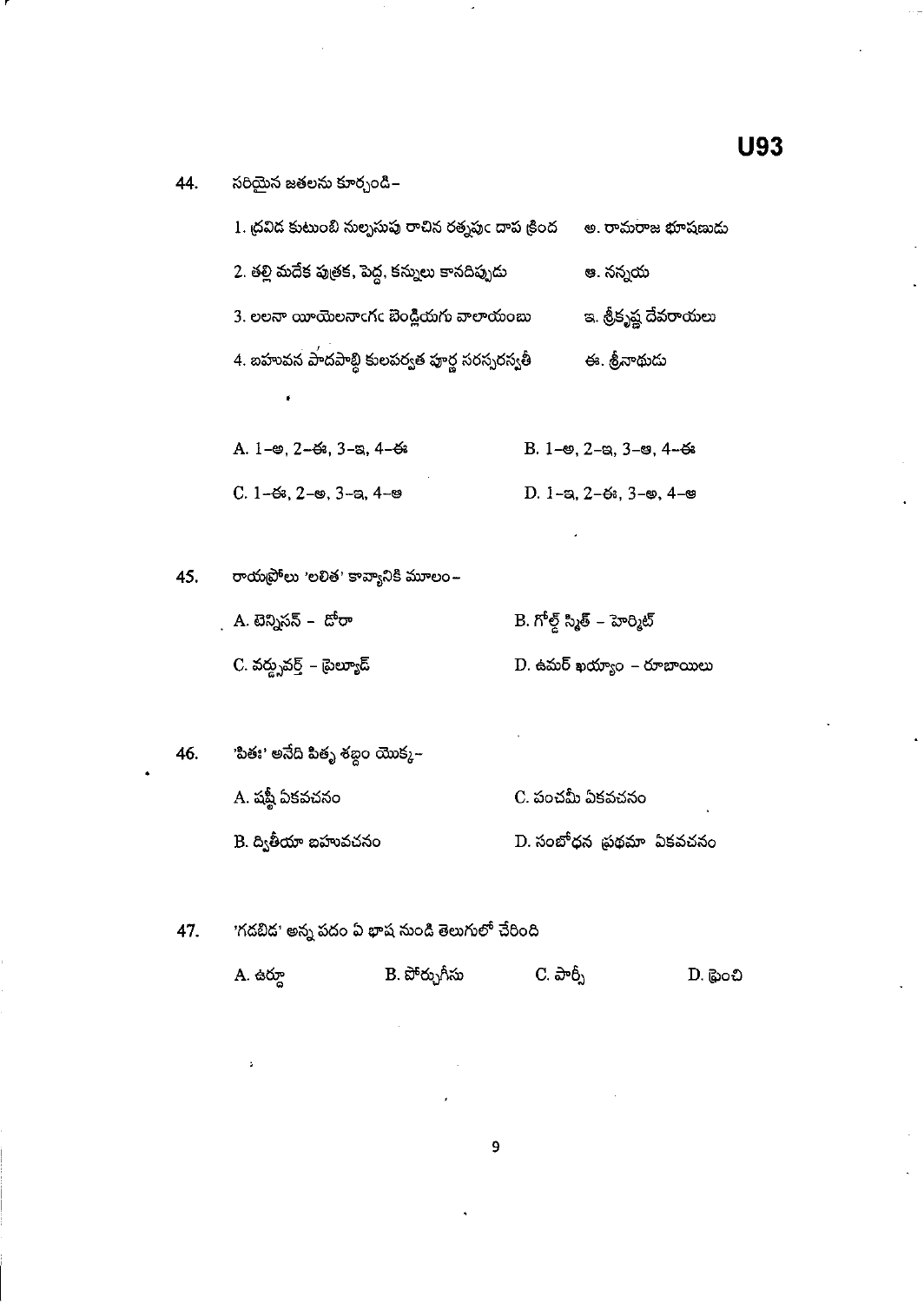A. ఫిరదౌసి, గబ్బిలము, కొత్తలోకము, క్రీస్తుచరిత్ర B. క్రీస్తుచరిత్ర, గబ్బిలము, కొత్తలోకము, ఫిరదౌసి C. గబ్బిలము, ఫిరదౌసి, క్రీస్తుచరిత్ర, కొత్తలోకము  $D$ . కొత్తలోకము, గబ్బిలము, క్రీస్తుచరిత్ర, ఫిరదౌసి

"పల్లె కన్నీరు పెదుతుందో...కనిపించని కుట్రల" అని స్థానిక వృత్తుల విధ్వంసాన్ని వర్డించినవారు 49. B. గోరటి వెంకన్న C. అందెశ్రీ A. విమలక్క D. వంగపందు

ఎకో క్రిటిసినమ్(హరిత విమర్శ) దృష్టికోణానికి ఉదాహరణగా నిలిచే పాత్ర– 50.

| A మునెమ్మ | B. పసిరిక | C. కేశవమూర్తి | D. సంగదాసు |
|-----------|-----------|---------------|------------|
|-----------|-----------|---------------|------------|

బాలనాగమ్మ పాటలో, కాంభోజరాజు కథలో ఏ మత వైఖరి కనిపిస్తుంది~ 51.

> $D.$  వైష్ణవం A. చార్యాకం **B.** జైనం C. <sub>වි</sub>රා

<sup>,</sup>తెలుగులో హైకూలు<sup>,</sup> విమర్శ గ్రంథ రచయిత– 52.

> $\mathrm{\mathbf{B}}$ . కాత్యాయనీ విద్మహే A. అద్దేపల్లి రామ్మోహన రావు  $D$ . వాడ్రేవు చినవీర భద్రుడు C. బి. వి. వి. ప్రసాద రావు

వర్ణనాత్మక వ్యాకరణాభివృద్ధికి పునాదులు వేసినవారు– 53.

> $B.$  ఛామ్స్కీ C.బ్లామ్ ఫీల్డ్ A. సస్యూర్  $D.$  ష్ణెగల్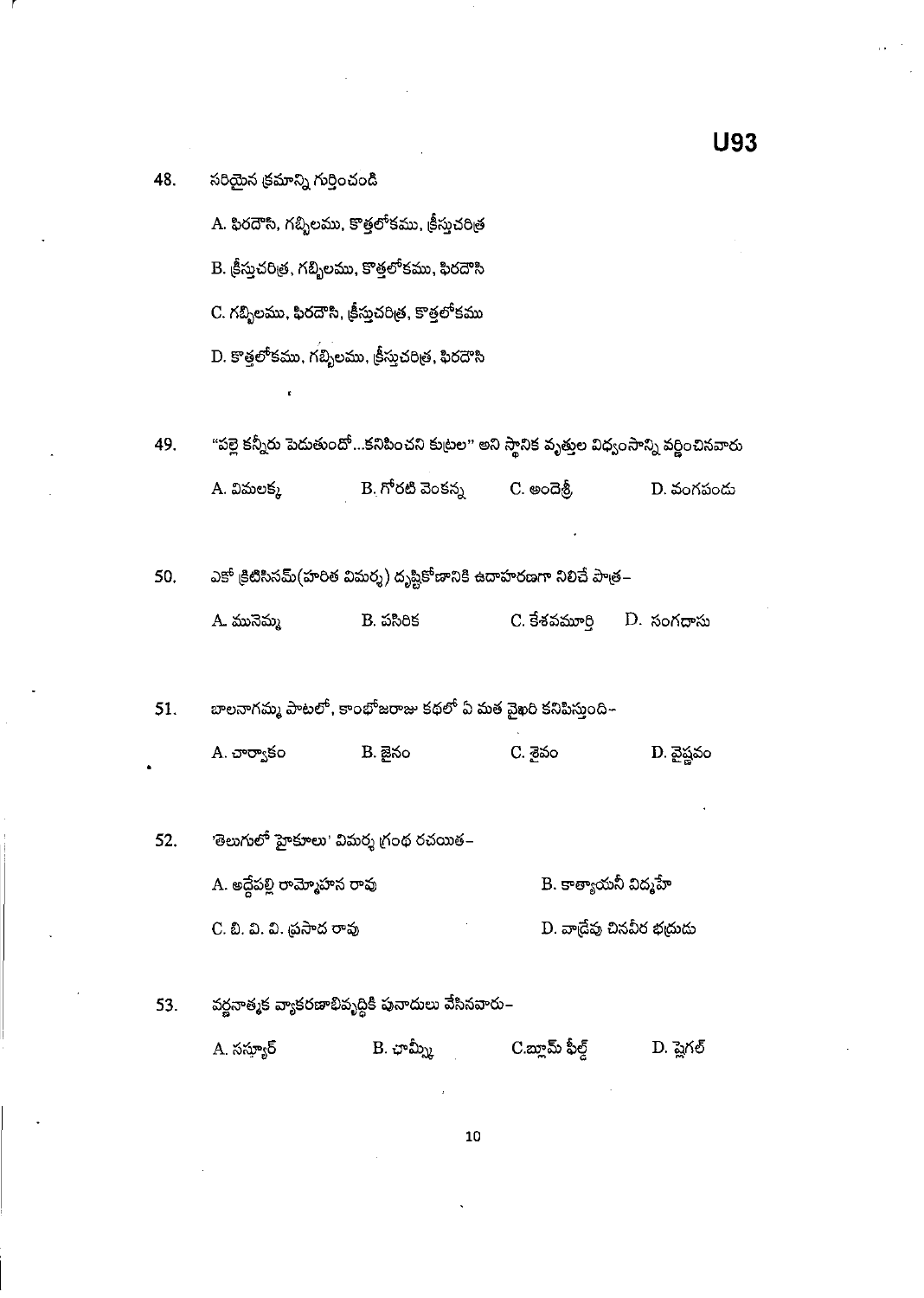|     |                                                      |                                         |                                                                                        | U93                        |
|-----|------------------------------------------------------|-----------------------------------------|----------------------------------------------------------------------------------------|----------------------------|
| 54. | 'కువి' భాష మాట్లాడే ప్రజలు ఈ ప్రాంతంలో కనిపిస్తారు–  |                                         |                                                                                        |                            |
|     | A. విశాఖ ఏజెన్నీ            B. విజయనగరం              |                                         | C. శ్రీకాకుళం                                                                          | D. అన్నీ                   |
| 55. |                                                      |                                         | 'విద్యార్థులు వస్తే క్లాసులు జరుగుతాయి' ఇందులోని సంశ్లిష్ట వాక్య రూపాన్ని గుర్తించండి– |                            |
|     | A. అప్యర్థకం                                         | B. చేదర్థకం                             | C. భావార్థకం                                                                           | D. శత్రర్థకం               |
| 56. |                                                      | 'సవర భాష' ఏ భాషా కుటుంబానికి చెందిన భాష |                                                                                        |                            |
|     | A. మలయో పోలినేషియన్                                  |                                         | B. ఇందో యూరోపియస్                                                                      |                            |
|     | C. సినో – టిబెటన్                                    |                                         | $D$ . దావిద భాషా కుటుంబం                                                               |                            |
|     | 57. ఆచార్య నాగార్జునుడు ఈ శాతవాహన రాజుకు సమకాలికుదు– |                                         |                                                                                        |                            |
|     | A. పులోమావి                                          | B. కుంతల                                | C. శ్రీముఖ                                                                             | $D.$ యజ్ఞశ్రీ              |
| 58. | వ్యాసాన్ని 'ఉపన్యాసం' అన్న పేరుతో వ్యవహరించిన వారు–  |                                         |                                                                                        |                            |
|     | A. గురజాద అప్పారావు                                  |                                         | B. కందుకూరి వీరేశలింగం                                                                 |                            |
|     | C. పరవస్తు వేంకట రంగాచార్యులు                        |                                         | D. సామినేని ముద్దు నరసింహం                                                             |                            |
| 59. | చిన్నయసూరి జీవిత చరిత్రను రాసినవారు–                 |                                         |                                                                                        |                            |
|     | A. రాళ్ళపల్లి అనంతకృష్ణ శర్మ                         |                                         | B. కొత్తపల్లి వీరభద్రరావు                                                              |                            |
|     | C. నిదదవోలు వెంకటరావు                                |                                         |                                                                                        | D. గొదైపాటి వెంకట సుబ్బయ్య |

 $\mathbf{11}$ 

ł.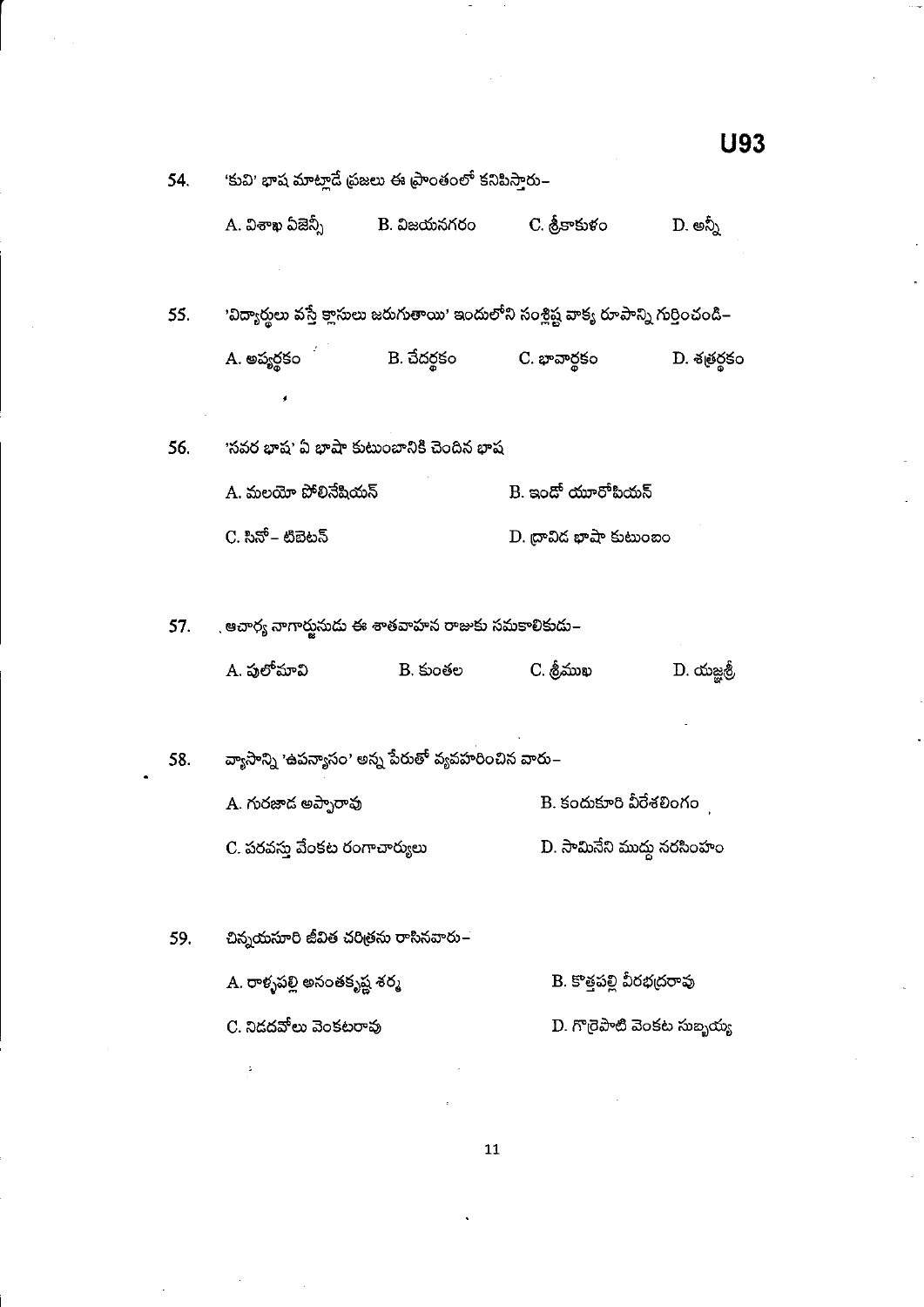|     | A. భుజంగ ప్రయాతం   | B. న్రగ్గర | C. మత్తకోకిల                                                                    | D. మాలిని                                                                                         |
|-----|--------------------|------------|---------------------------------------------------------------------------------|---------------------------------------------------------------------------------------------------|
| 61. | 'కొలుపులు' అంటే–   |            |                                                                                 |                                                                                                   |
|     | ప్రజలు పూజించడం    |            | హాజించదం                                                                        | A. ఒక గ్రామంలోని దేవతను అన్ని (పాంతాల    B.   ఒక   గ్రామంలోని   దేవతను   కొన్ని   గ్రామల   ప్రజలే |
|     | పూజించడం           |            |                                                                                 | C. ఒక గ్రామంలోని దేవతను ఆ గ్రామ ప్రజలే - D. ఒక గ్రామంలోని దేవతను వేరే గ్రామ ప్రజలే పూజించడం       |
| 62. |                    |            | "ఆధునిక తెలుగు కవిత్వంలో వాస్తవికత–అధివాస్తవికత" అన్న అంశంపై పరిశోధన చేసినవారు? |                                                                                                   |
|     | A. నందిని సిధారెడి |            | B. కె. కె. రంగనాథాచార్యులు                                                      |                                                                                                   |

| C. వెల్చేరు నారాయణరావు | D. ముదిగొంద శివప్రసాద్ |
|------------------------|------------------------|
|                        |                        |

 $^{\circ}63.$ 'నాయకురాలు' నాటక రచయిత– A. కొప్పరపు సుబ్బారావు

'ర, స, జ, జ, భ, ర' గణాలు గల పద్యం–

60.

 $C.$  ఉమర్ అలీషా  $D.$  පැමිරා

కాకతీయుల కాలం నాటి గ్రామ సభలు– 64.

| . A. నిగమాలు | B සංහ | C. నగరాలు | D. సమయాలు |
|--------------|-------|-----------|-----------|
|--------------|-------|-----------|-----------|

 $\mathbf B$ . ఉన్నవ లక్ష్మీనారాయణ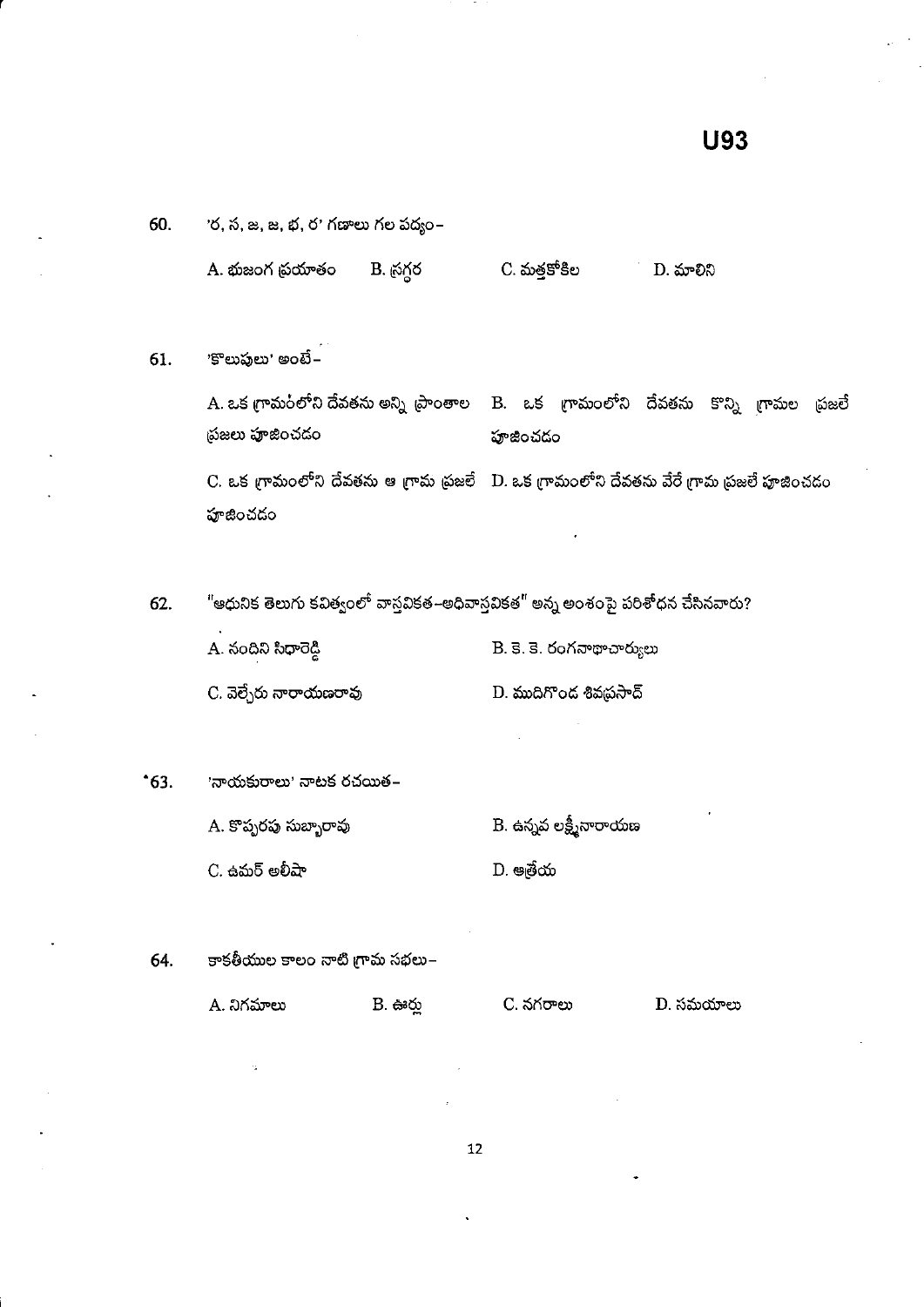| 65. | <sup>,</sup> అతదు బుద్ధిలో ఐృహస్పతి, దానంలో కర్తుడు, పరాక్రమంలో అర్హునుడు <sup>,</sup> ఇందలి అలంకారం– |         |                                                                      |                 |  |
|-----|-------------------------------------------------------------------------------------------------------|---------|----------------------------------------------------------------------|-----------------|--|
|     | A. క్రమాలంకారం                                                                                        |         | B. దీపకాలంకారం                                                       |                 |  |
|     | C. <del>ఉ</del> ల్లేఖాలంకారం                                                                          |         | $D.$ రూపకాలంకారం                                                     |                 |  |
| 66. | "వాక్యం రసాత్మకం కావ్యం" అన్న వారు–                                                                   |         |                                                                      |                 |  |
|     | A. మమ్మటుడు                                                                                           |         | B. విశ్వనాథుడు        C. జగన్నాథుడు                                  | D. అభినవగుప్తదు |  |
| 67. | 'విక్రమోర్వశీయం' నాటక కథ ఉన్న వేదం –                                                                  |         |                                                                      |                 |  |
|     | A. ఋగ్వేదం                                                                                            |         | B. సామవేదం                                                           |                 |  |
|     | B. యజుర్వేదం                                                                                          |         | D. అధర్వణ వేదం                                                       |                 |  |
|     |                                                                                                       |         |                                                                      |                 |  |
| 68. | భోయి భీమన్న గేయ రూపకాలు–                                                                              |         |                                                                      |                 |  |
|     | 1. మరొక మజిలీ         2. రామప్ప                                                                       |         | 3. పైరుపాట                                                           | 4. వెన్నెలవాద   |  |
|     | A. 1, 2                                                                                               | B. 2, 3 | C.1, 3                                                               | D. 2, 4         |  |
| 69. | సరియైన జతలను కూర్చండి–                                                                                |         |                                                                      |                 |  |
|     | 1. వాసిరెడి సీతాదేవి                                                                                  |         | అ. చీకటి కడుపున కాంతి                                                |                 |  |
|     | 2. సి. ఆనందరామం<br>3. కోదూరి కౌసల్యాదేవి<br>4. మాలతీ చందూర్                                           |         | ఆ. మరీచిక                                                            |                 |  |
|     |                                                                                                       |         | ఇ. భూమి పుతి                                                         |                 |  |
|     |                                                                                                       |         | ఈ. చక్రభమణం                                                          |                 |  |
|     | $A. 1 - \omega$ , $2 - \omega$ , $3 - \omega$ , $4 - \omega$                                          |         | B. $1$ - $\omega$ , $2$ - $\omega$ , $3$ - $\omega$ , $4$ - $\omega$ |                 |  |
|     | $C. 1-6$ s. 2-es. 3-es. 4-m.                                                                          |         | — D. 1–ఆ. 2–అ. 3–ఈ. 4–ఇ                                              |                 |  |

13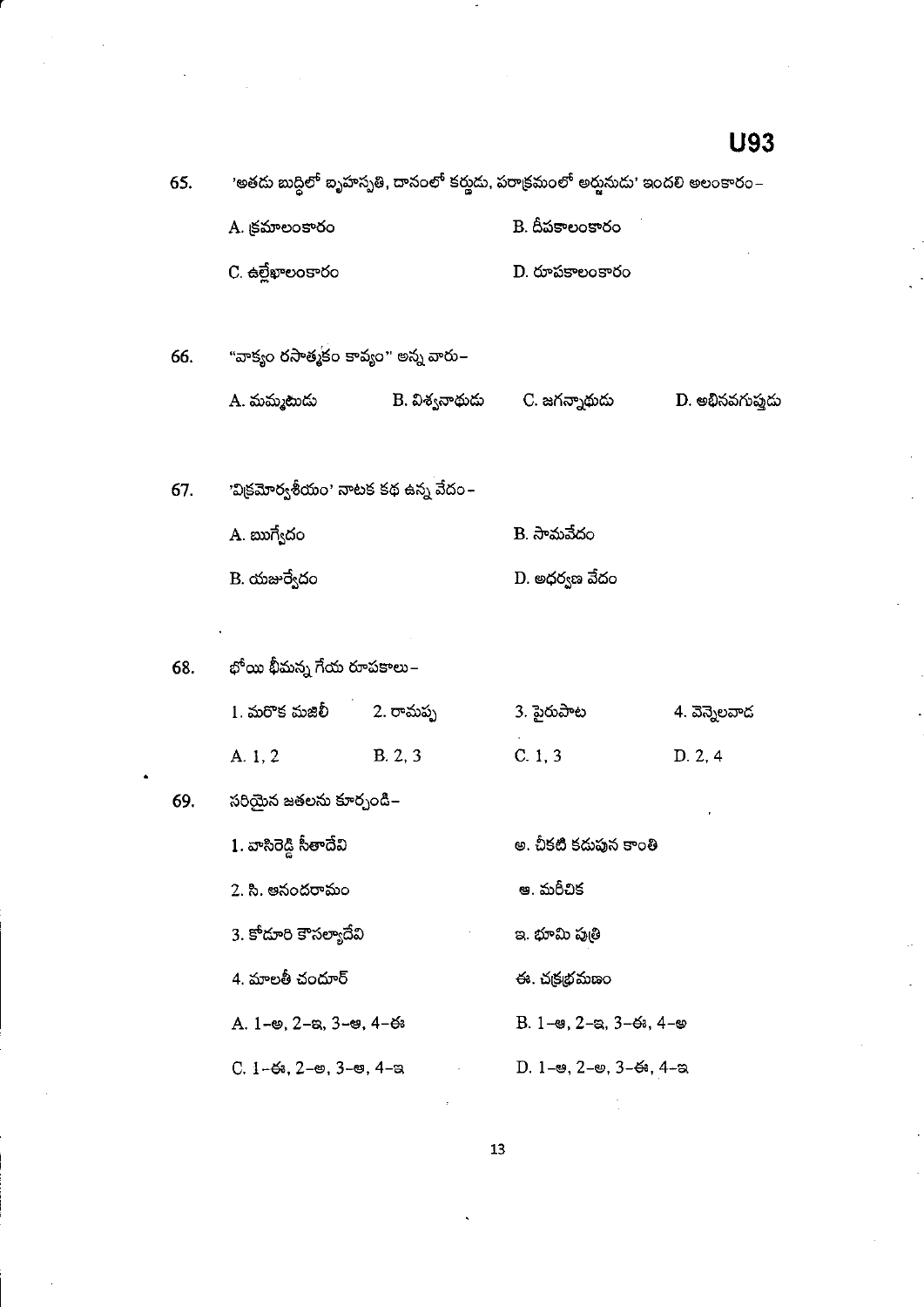#### సరియైన క్రమాన్ని గుర్తించండి– 70.

A. తాళ్ళపాక తిమ్మక్మ, రంగాజమ్మ, ముద్దపళని, తరిగొంద వెంగమాంబ B. రంగాజమ్మ, ముద్దుపళని, తరిగొంద వెంగమాంబ, తాళ్ళపాక తిమ్మక్క C. తాళ్ళపాక తిమ్మక్మ, రంగాజమ్మ, తరిగొంద వెంగమాంఐ, ముద్దపళని  $\, {\bf D}$ . తరిగొంద వైంగమాంబ, తాళ్ళపాక తిమ్మక్మ, రంగాజమ్మ, ముద్దుపళని